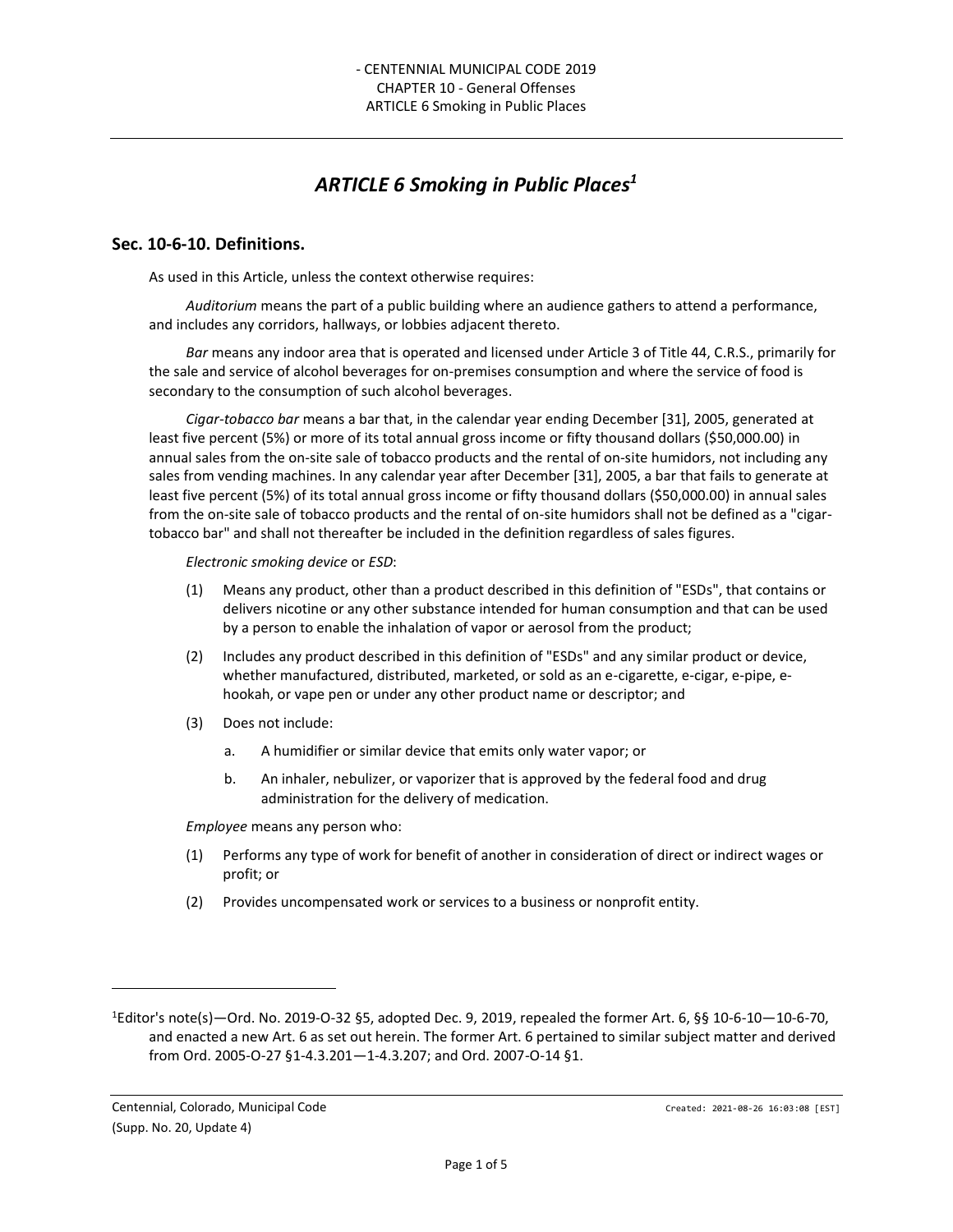"Employee" includes every person described in Subsection (1) of this definition of "employee", regardless of whether such person is referred to as an employee, contractor, independent contractor, or volunteer or by any other designation or title.

*Employer* means any person, partnership, association, corporation, or nonprofit entity that employs one (1) or more persons. "Employer" includes, without limitation, the legislative, executive, and judicial branches of state government; any county, city and county, city, or town, or instrumentality thereof, or any other political subdivision of the state, special district, authority, commission, or agency; or any other separate corporate instrumentality or unit of state or local government.

*Entryway* means the outside of the front or main doorway leading into a building or facility that is not exempted from this Article under Section 10-6-30. "Entryway" also includes the area of public or private property within a twenty-five-foot radius outside of the doorway.

*Environmental tobacco smoke*, *ETS*, or *secondhand smoke* means the complex mixture formed from the escaping smoke of a burning tobacco product, also known as "sidestream smoke", and smoke exhaled by the smoker.

*Food service establishment* means any indoor area or portion thereof in which the principal business is the sale of food for on-premises consumption. The term includes, without limitation, restaurants, cafeterias, coffee shops, diners, sandwich shops, and short-order cafes.

*Indoor area* means any enclosed area or portion thereof. The opening of windows or doors, or the temporary removal of wall panels, does not convert an indoor area into an outdoor area.

*Marijuana* shall have the same meaning as in Section 16(2)(f) of Article XVIII of the Colorado Constitution.

*Place of employment* means any indoor area or portion thereof under the control of an employer in which employees of the employer perform services for, or on behalf of, the employer.

*Public building* means any building owned or operated by:

- (1) The state, including the legislative, executive, and judicial branches of state government;
- (2) Any county, city and county, city, or town, or instrumentality thereof, or any other political subdivision of the state, a special district, an authority, a commission, or an agency; or
- (3) Any other separate corporate instrumentality or unit of state or local government.

*Public meeting* means any meeting open to the public pursuant to Part 4 of Article 6 of Title 24, C.R.S., or any other law of this state.

*Smoke-free work area* means an indoor area in a place of employment where smoking is prohibited under this Article.

*Smoking* means inhaling, exhaling, burning, or carrying any lighted or heated cigar, cigarette, or pipe or any other lighted or heated tobacco or plant product intended for inhalation, including marijuana, whether natural or synthetic, in any manner or in any form. "Smoking" also includes the use of an ESD.

*Tobacco* means cigarettes, cigars, cheroots, stogies, and periques; granulated, plug cut, crimp cut, ready rubbed, and other smoking tobacco; snuff and snuff flour; Cavendish; plug and twist tobacco; fine-cut and other chewing tobacco; shorts, refuse scraps, clippings, cuttings, and sweepings of tobacco; and other kinds and forms of tobacco, prepared in such manner as to be suitable for chewing or for smoking in a cigarette, pipe, or otherwise, or both for chewing and smoking. "Tobacco" also includes cloves and any other plant matter or product that is packaged for smoking.

*Tobacco business* means a sole proprietorship, corporation, partnership, or other enterprise engaged primarily in the sale, manufacture, or promotion of tobacco, tobacco products, or smoking devices or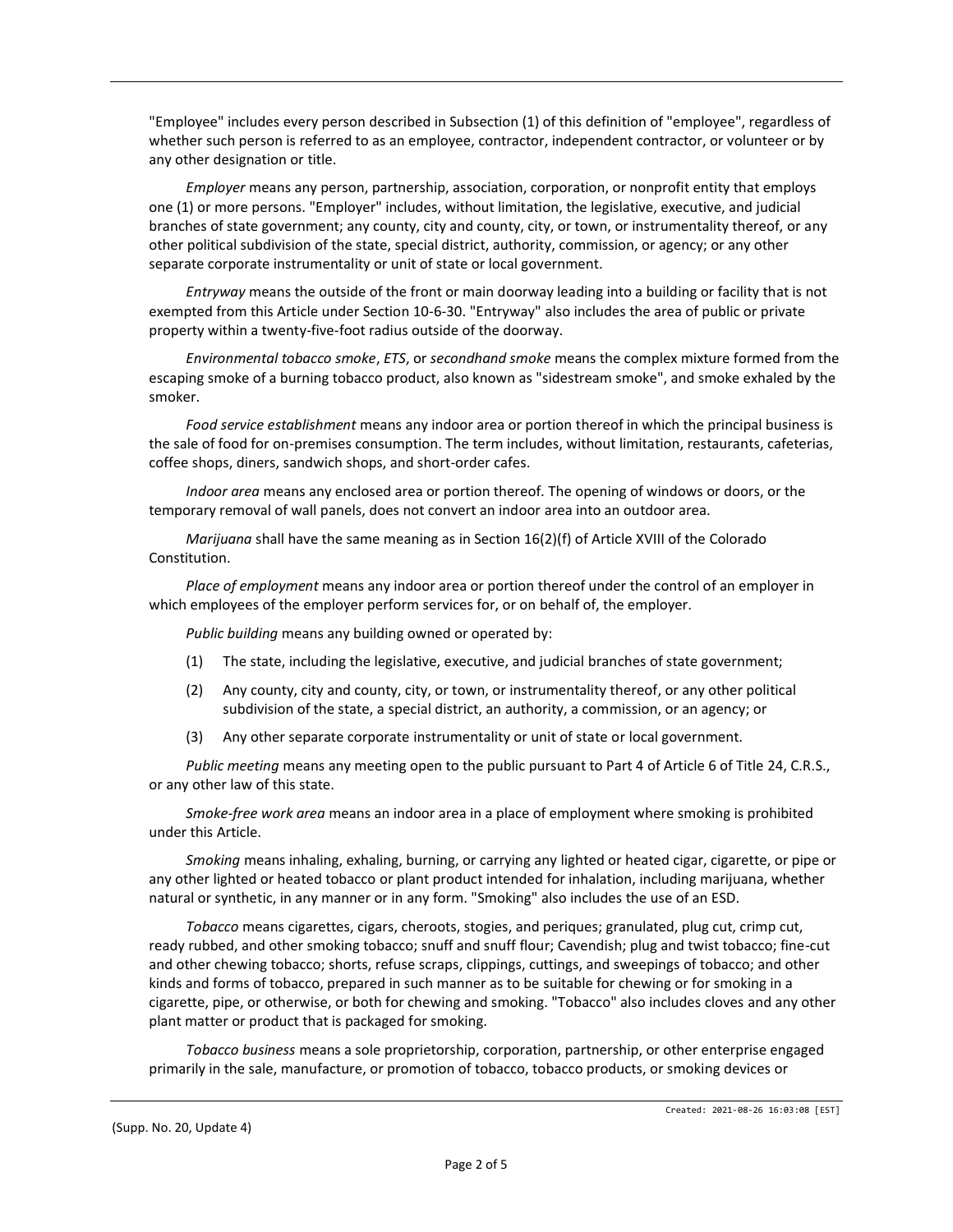accessories, including ESDs, either at wholesale or retail, and in which the sale, manufacture, or promotion of other products is merely incidental.

*Work area* means an area in a place of employment where one (1) or more employees are routinely assigned and perform services for or on behalf of their employer.

#### **Sec. 10-6-20. Smoking prohibited.**

- (a) Except as provided in Section 10-6-30, smoking is not permitted and a person shall not smoke in any indoor area, including:
	- (1) Public meeting places;
	- (2) Elevators;
	- (3) Government-owned or -operated means of mass transportation, including, but not limited to, buses, vans, and trains;
	- (4) Taxicabs and limousines;
	- (5) Grocery stores;
	- (6) Gymnasiums;
	- (7) Jury waiting and deliberation rooms;
	- (8) Courtrooms;
	- (9) Child day care facilities;
	- (10) Health care facilities including hospitals, health care clinics, doctor's offices, and other health care related facilities;
	- (11) a. Any place of employment that is not exempted, whether or not open to the public and regardless of the number of employees.
		- b. In the case of employers who own facilities otherwise exempted from this Article, each such employer shall provide a smoke-free work area for each employee requesting not to have to breathe secondhand smoke and emissions from electronic smoking devices.
	- (12) Food service establishments;
	- (13) Bars;
	- (14) Limited gaming facilities and any other facilities in which any gaming or gambling activity is conducted;
	- (15) Indoor sports arenas;
	- (16) Restrooms, lobbies, hallways, and other common areas in public and private buildings, condominiums, and other multiple-unit residential facilities;
	- (17) Bowling alleys;
	- (18) Billiard or pool halls;
	- (19) Facilities in which games of chance are conducted;
	- (20) a. The common areas of retirement facilities, publicly owned housing facilities, and nursing homes, but not including any resident's private residential quarters.

(Supp. No. 20, Update 4)

Created: 2021-08-26 16:03:08 [EST]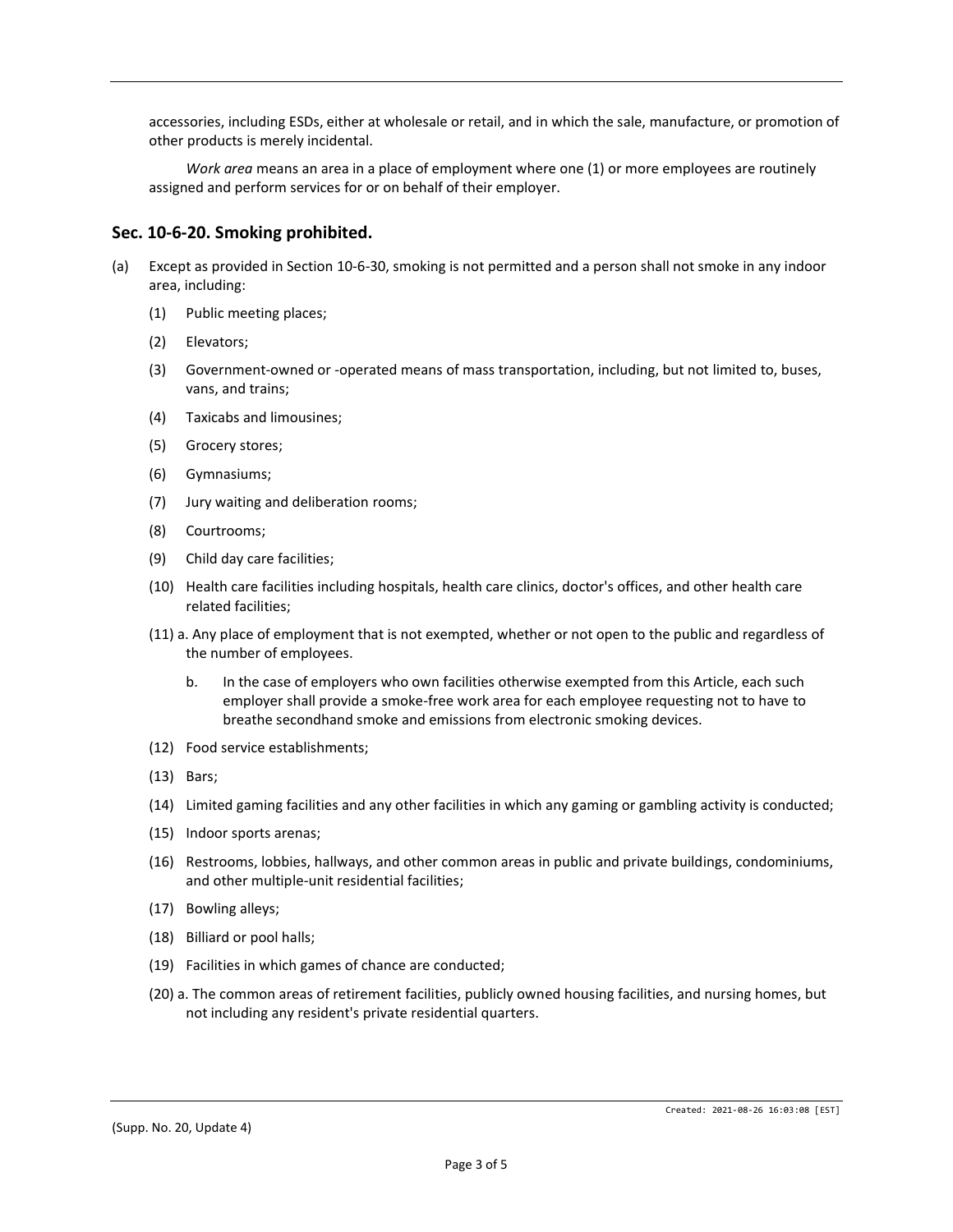- b. Nothing in this Article affects the validity or enforceability of a contract, whether entered into before, on, or after July 1, 2006, that specifies that a part or all of a facility or home specified in this Subsection (20) is a smoke-free area;
- (21) Public buildings;
- (22) Auditoria;
- (23) Theaters;
- (24) Museums;
- (25) Libraries;
- (26) Public and nonpublic schools;
- (27) Other educational and vocational institutions;
- (28) Airports;
- (29) Hotel and motel rooms;
- (30) Assisted living facilities, including nursing facilities as defined in Section 25.5-4-103, C.R.S., and assisted living residences as defined in Section 25-27-102, C.R.S.; and
- (31) The entryways of all buildings and facilities listed in Subsections (a)(1) to (a)(30) of this Section.
- (b) A cigar-tobacco bar:
	- (1) Shall not expand its size or change its location from the size and location in which it existed as of December [31], 2005; and
	- (2) Shall prohibit entry by any person under eighteen (18) years of age and shall display signage in at least one (1) conspicuous place and at least four (4) inches by six (6) inches in size stating: "Smoking allowed. Children under eighteen (18) years of age may not enter."
- (c) A retail tobacco business:
	- (1) Shall prohibit entry by any person under eighteen (18) years of age; and
	- (2) Shall display signage in at least one (1) conspicuous place and at least four (4) inches by six (6) inches in size stating either:
		- a. "Smoking allowed. Children under eighteen (18) years of age may not enter."; or
		- b. In the case of a retail tobacco business that desires to allow the use of ESDs but not other forms of smoking on the premises, "Vaping allowed. Children under eighteen (18) years of age may not enter."

(Ord. 2019-O-32 §5)

## **Sec. 10-6-30. Exceptions to smoking prohibitions.**

This Article does not apply to:

- (1) Private homes, private residences, and private automobiles; except that this Article shall apply if any such home, residence, or vehicle is being used for child care or day care or if a private vehicle is being used for the public transportation of children or as part of health care or day care transportation;
- (2) Limousines under private hire;